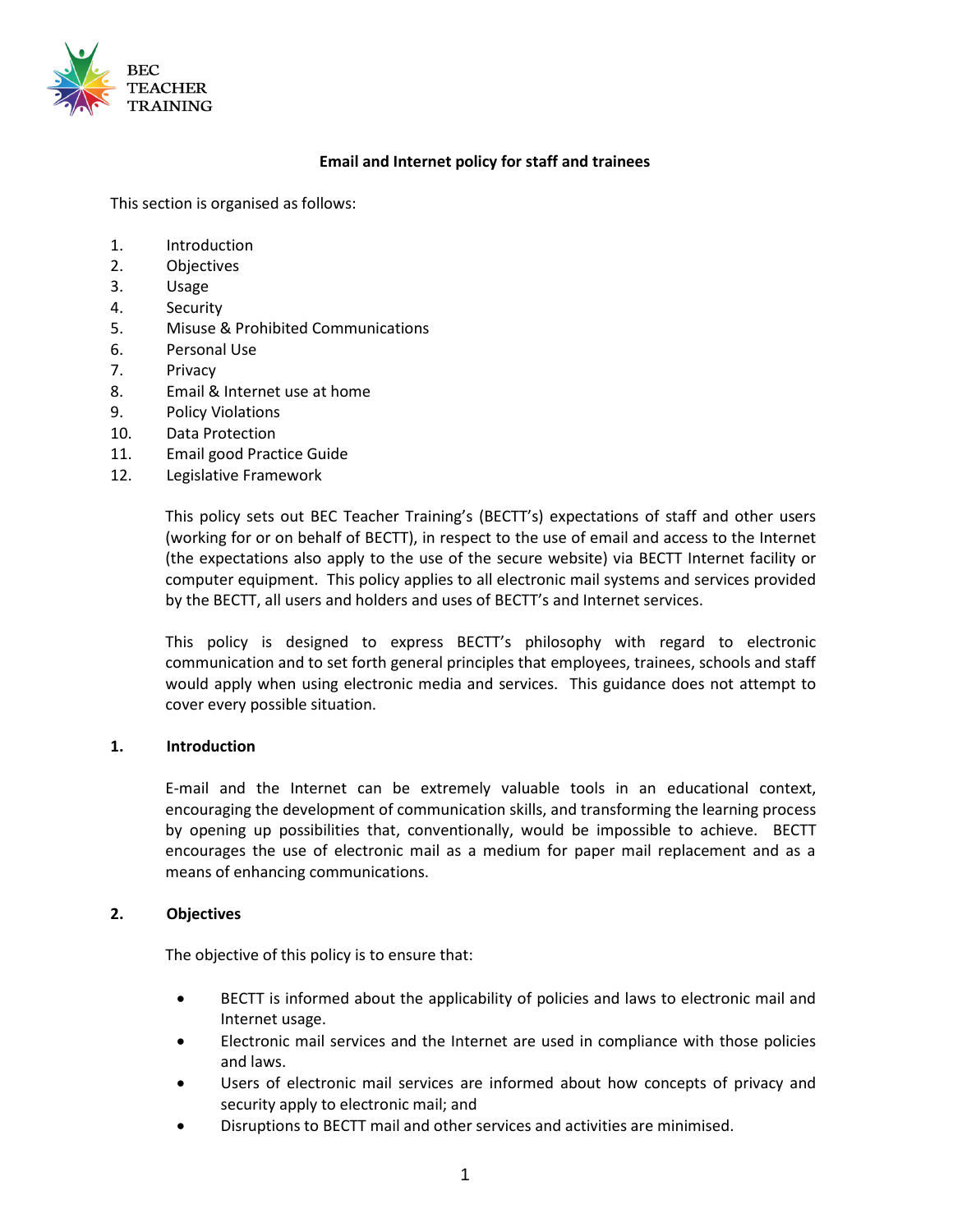# **3. Usage**

Those that use BECTT electronic mail services and/or the Internet are expected to do so responsibly, comply with all applicable laws, other policies and procedures of BECTT and with normal standards of professional and personal courtesy and conduct. Appendix 1 provides an illustration of good email practice.

## **4. Security**

BECTT follows sound professional practices to secure e-mail records, data and system programmes under its control. As with standard paper based mail systems, confidentiality of e-mail cannot be 100% assured. Consequently users should consider the risks when transmitting highly confidential or sensitive information and use the appropriate level of security measure.

Enhancement of the base level security to a higher or intermediate level can be achieved by the use of passwords for confidential files. It should be remembered e-mails forwarded from another individual can be amended by the forwarder. This possibility should be considered before acting on any such mail.

In order to effectively manage the e-mail system the following should be adhered to:

- Open mailboxes must not be left unattended.
- Care should be taken about the content of an e-mail as it has the same standing as a memo or letter. Both the individual who sent the message and/or BECTT can be sued for libel.
- Reporting immediately to Xanda when a virus is suspected in an email.

#### **5. Misuse & prohibited communications**

Electronic media must not be used for knowingly viewing, transmitting, retrieving, or storing any communication that is:

- Discriminatory or harassing
- Derogatory to any individual or group
- Obscene or pornographic
- Defamatory or threatening
- Engaged in any purpose that is illegal or contrary to BECTT's policy or business interests.

Further, all forms of chain mail are unacceptable and the transmission of user name, passwords or other information related to the security of BECTT's computers is not permitted.

Except in cases in which explicit authorisation has been granted by BECTT management, employees and trainees are prohibited from engaging in, or attempting to engage in:

• Monitoring or intercepting the files or electronic communications of other employees, trainees or third parties.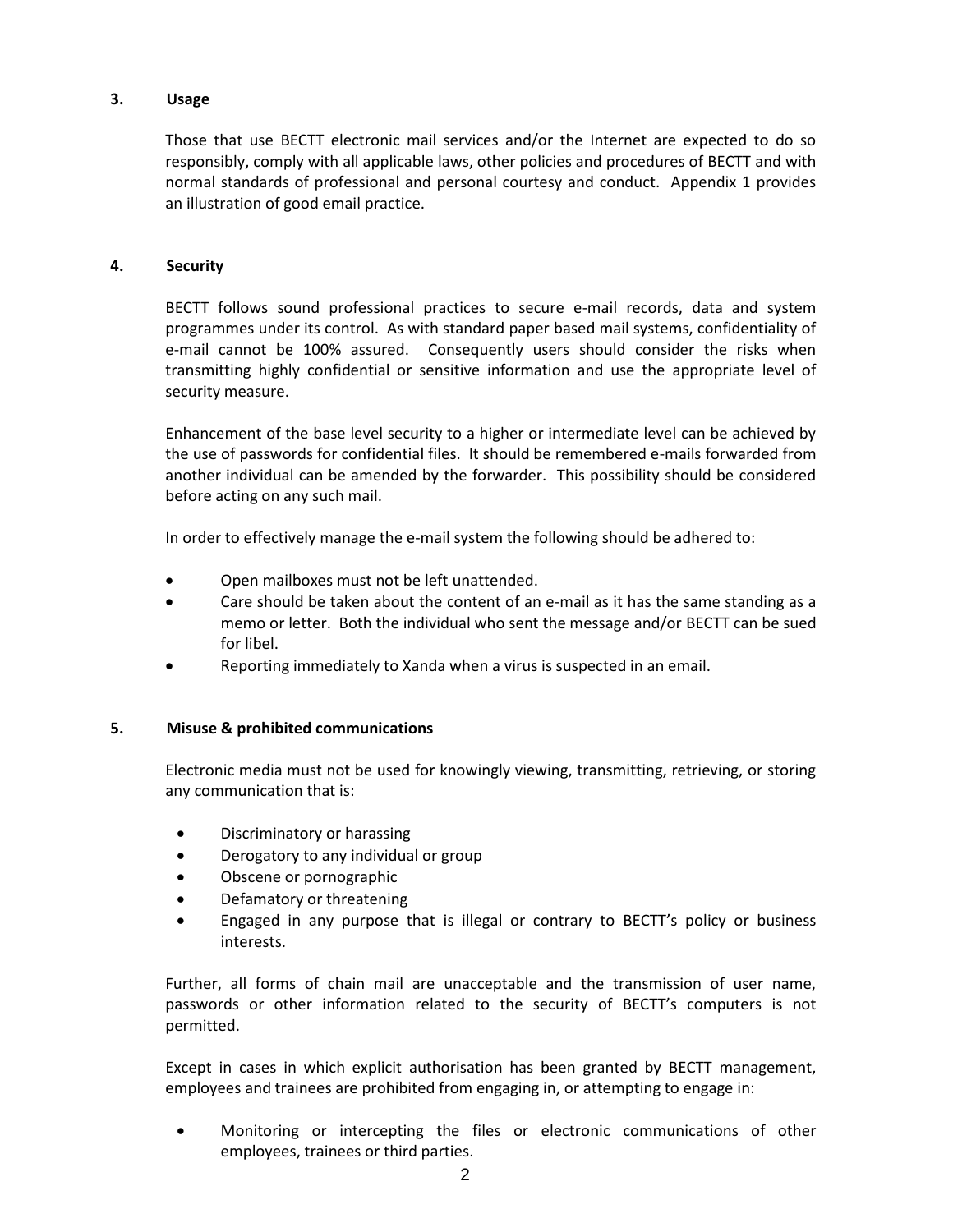- Hacking or obtaining access to systems or accounts they are not authorised to use.
- Using other people's log-ins or passwords.
- Breaching, testing, or monitoring computer or network security measures.
- E-mail or other electronic communication that attempts to hide the identity of the sender or represent the sender as someone else.
- Using electronic media and services must not be used in a manner that is likely to cause network congestion or significantly hamper the ability of other people to access and use the system.
- Anyone obtaining electronic access to other companies' or individuals' materials must respect all copyrights and cannot copy, retrieve, modify or forward copyrighted materials except as permitted by the copyright owner.

BECTT policy prohibit the theft or abuse of computing resources. This applies to e-mail and Internet services and includes:

- Unauthorised entry.
- Use, transfer and tampering with other people's accounts and files.
- Interfering with other people's work or computing facilities.
- Sending, storing or printing offensive or obscene material including content that may be interpreted as sexual or racial harassment.
- Mass mailing of personal messages.
- Internet use for personal messages.
- Internet use for personal commercial purposes.
- Using the Internet/secure website facilities or equipment to deliberately propagate any virus, worm, Trojan horse or any such other programme that is harmful to normal computer operations.
- Accessing any obscene or pornographic sites. Sexually explicit material may not be viewed, archived, stored, distributed, edited or recorded using BECTT's networks or computing resources.

If a user finds himself/herself connected accidentally to a site that contains sexually explicit or offensive material, they must disconnect from that site immediately. Such unintentional access to inappropriate Internet sites must be reported immediately to the Executive Director. Any failure to report such access may result in disciplinary action.

It is impossible to define all possible unauthorised used, however, disciplinary action may be taken where an employee's actions warrants it. Other actions deemed unacceptable, although not exhaustive, include:

- Theft or copying of files without permission.
- Sending or posting BECTT's confidential files outside of the organisation or inside the organisation to unauthorised staff.
- Refusing to co-operate with reasonable security investigation.

#### **6. Personal use**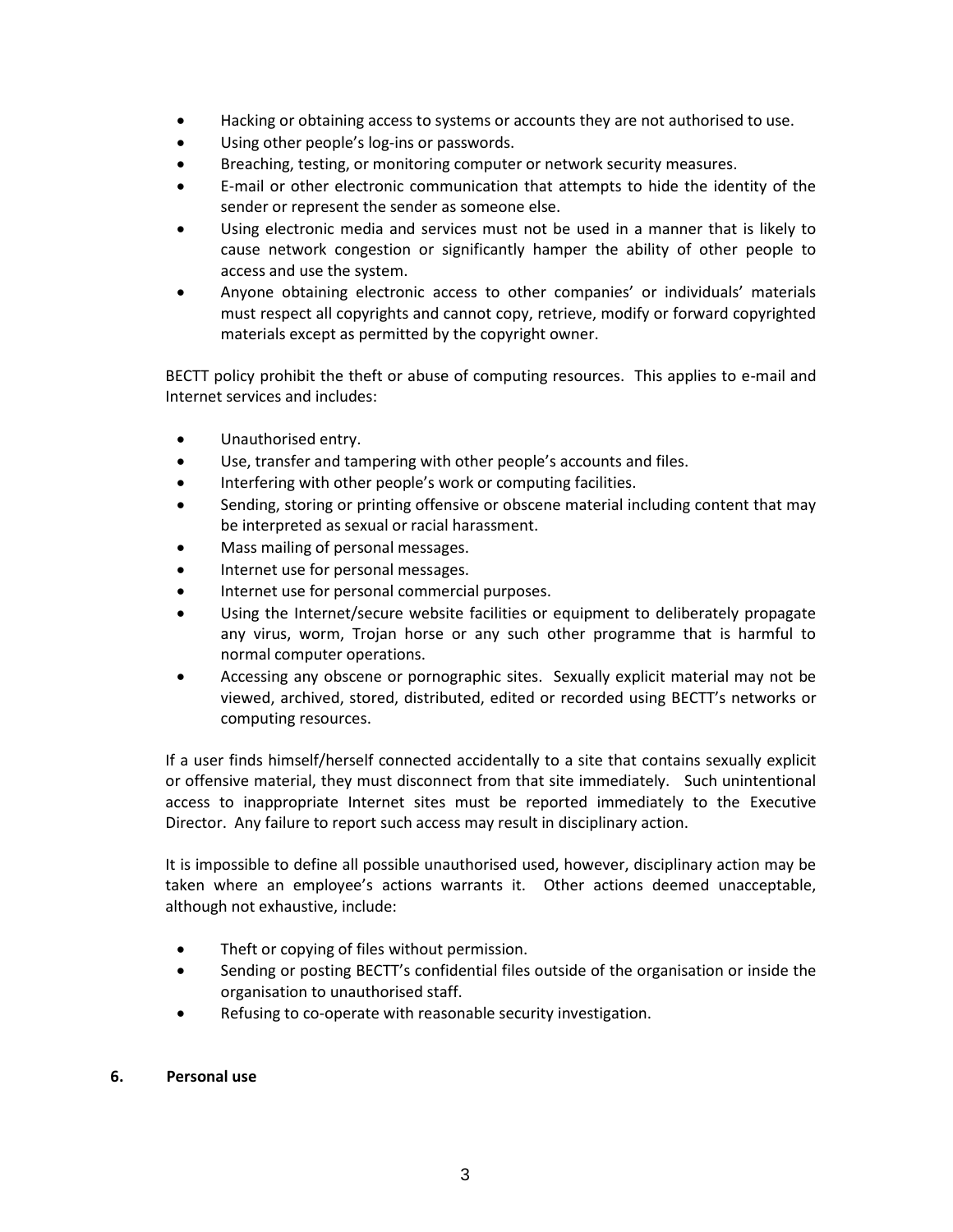The email system and the Internet are business tools provided to staff and other users at a cost. Hence, it is expected that this resource will be used primarily for the business/course related purposes.

BECTT e-mail and Internet service may be used for incidental personal purposes, with the approval of the Executive Director, provided that it does not:

- Interfere with BECTT operation of computing facilities or e-mail services.
- Interfere with the user's employment or other obligations to BECTT.
- Interfere with the performance of professional duties.
- Is of a reasonable duration and frequency.
- Is performed in non-work time.
- Does not over burden the system or create any additional expense to BECTT.

Such use must not be for:

- Unlawful activities.
- Commercial purposes not under the auspices of BECTT.
- Personal financial gain.
- Personal use inconsistent of BECTT policies or guidelines.

All such use should be done in a manner that does not negatively affect the use of BECTT's systems for business purposes. Employees and trainees are expected to demonstrate a sense of responsibility and not abuse this privilege.

## **7. Privacy**

BECTT respects users' privacy. E-mail content will not be routinely inspected or monitored, nor content disclosed without the originator's consent. However, under the following circumstances such action may be required:

- When required by law.
- If there is a substantiated reason to believe that a breach of the law or BECTT policy has taken place.
- When there are emergency or compelling circumstances.

BECTT reserves the right, at its discretion, to review any employee's or trainee's electronic files and messages to the extent necessary to ensure electronic media and services are being used in compliance with the law, this policy and other school policies.

Employees should not have any expectation of privacy to his or her Internet usage. BECTT reserves the right to inspect any and all files stored in computers or on the network in order to assure compliance with this policy. Auditors must be given the right of access to any document, information or explanation that they require.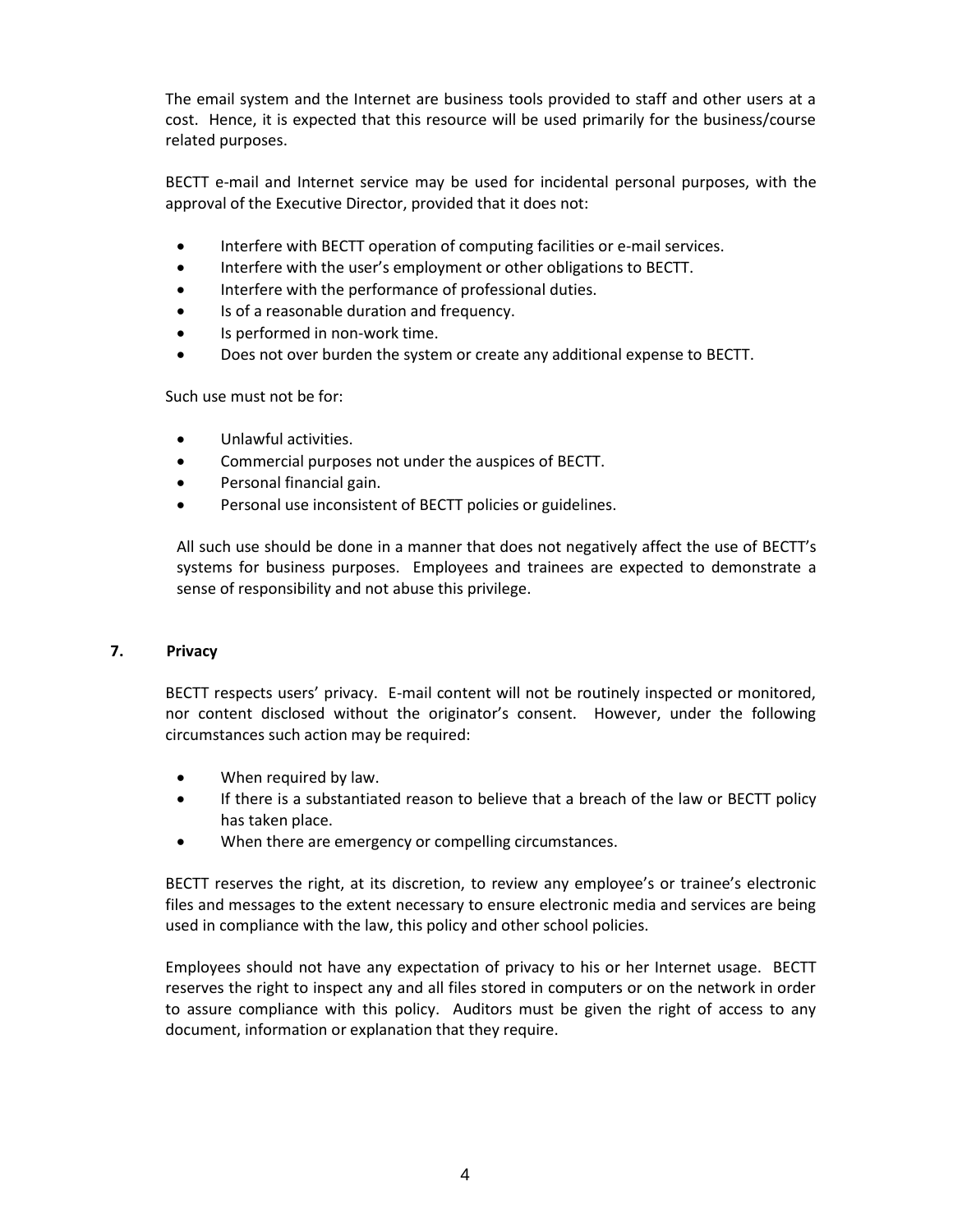## **8. Email & internet use at home**

Access to the Internet from an employee's or trainee's home using a BECTT owned computer or through BECTT's owned connections must adhere to all the policies that apply to use within BECTT. Family members or other non-employees must not be allowed to access BECTT's computer system or use BECTT's computer facilities, without the formal agreement of the Executive Director.

#### **9. Policy violations**

Staff or trainees who abuse the privilege of BECTT facilitated access to electronic media or services face being subjected to disciplinary action, up to and including termination of employment or dismissed from the course immediately and risk having the privilege removed for themselves and possibly other employees or trainees.

Users must not:

- Ignore e-mails. The system is designed for speedy communication.
- If the message requires a reply, a response should be sent promptly.
- Use anonymous mailing services to conceal identity when mailing through the Internet, falsify e-mails to make them appear to originate from someone else, or provide false information to any Internet service which requests name, e-mail address or other details.
- Abuse others (known as 'flaming'), even in response to abuse directed at themselves.
- Use e-mail, either internally or on the Internet, to sexually harass fellow employees, and or trainees, or harass or threaten anyone in any manner.

#### **10. Data protection**

The Data Protection Act 1998 prohibits the disclosure of personal data except in accordance with the principles of the Act. This prohibition applies to e-mail in the same way as to other media. Information gathered on the basis that it would be seen by specified employees must not be given to a wider audience. In accordance with the provisions of Article 8 of the European Convention on Human Rights<sup>2</sup>, BECTT respects the right to privacy for employees who use IT equipment but does not offer any guarantee of privacy to employees using IT equipment for private purposes.

As data controller, BECTT has responsibility for any data processed or stored on any of its equipment. Any employee monitoring will be carried out in accordance with the principles contained in the Code of Practice issued by the Information Commissioner under the provisions of the Data Protection Act 1998.

In order to comply with its duties under the Human Rights Act 1998, BECTT is required to show that it has acted proportionately, i.e. are not going beyond what is necessary to deal with the abuse and that the need to investigate outweighs the individual's rights to privacy, taking into account BECTTs wider business interests. In drawing up and operating this policy BECTT recognises that the need for any monitoring must be reasonable and proportionate.

Auditors (internal or external) are able to monitor the use of BECTTs IT equipment and the storage of data. They are nevertheless bound by the provisions of the Human Rights Act 1998, the Data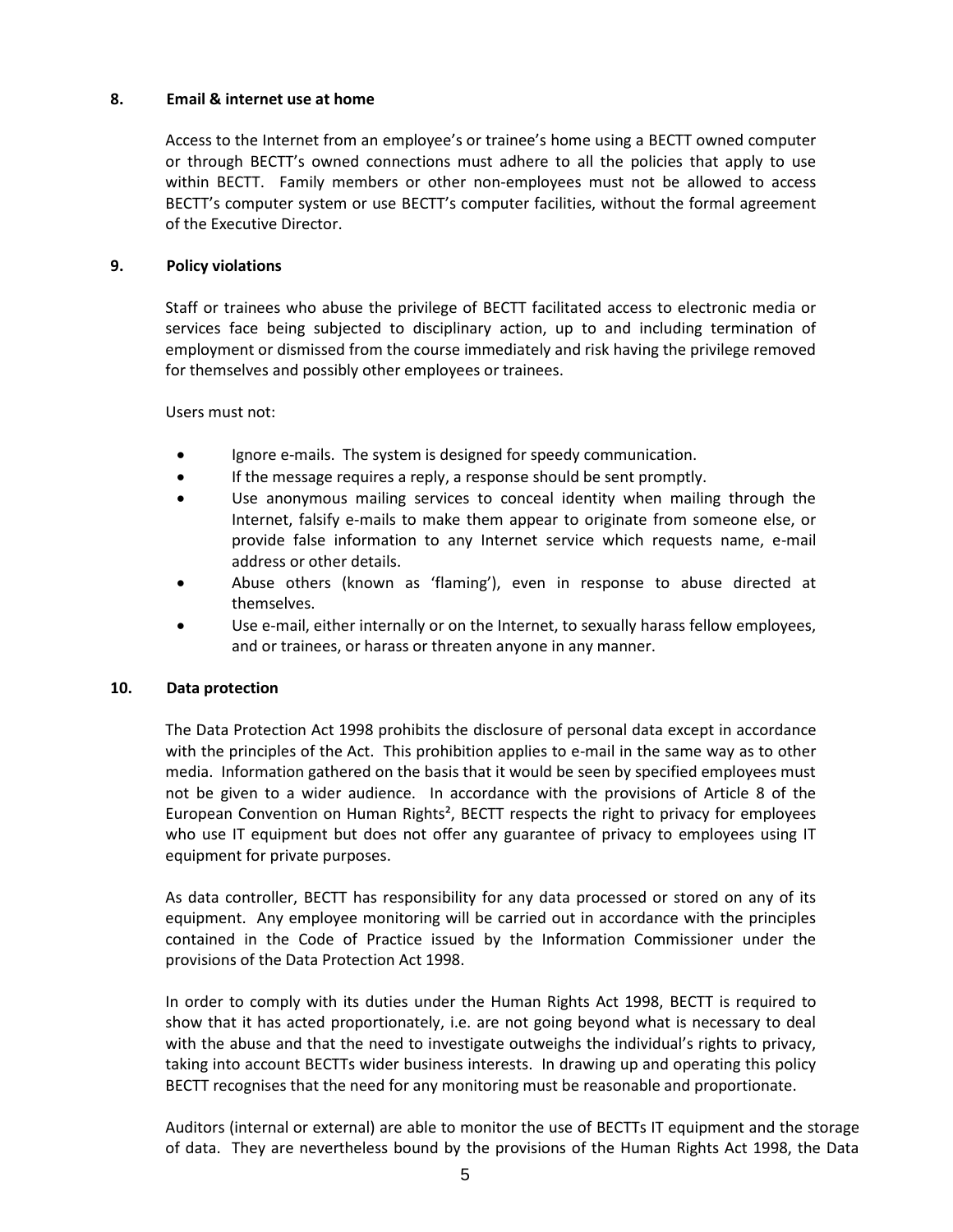Protection Act 1998, associated codes of practice and other statutory provisions and guidance, including the Regulation of Investigatory Powers Act 2000 in respect of any activity that could be classed as directed surveillance<sup>3</sup>. (See Appendix 2)

<sup>2</sup> there shall be no interference by a public authority with the exercise of this right except such as in accordance with the law and is necessary in a democratic society in the interests of national security, public safety or the economic well-being of the county, for the prevention of disorder or crime, for the protection of health or morals, or for the protection of the rights and freedoms of others.

<sup>3</sup> Directed surveillance is defined as surveillance which is covert (i.e. carried out in a manner calculated to ensure that the persons subject to the surveillance are unaware that it is our may be taking place) but not intrusive, for the purpose of a specific investigation in such a manner as is likely to result in the obtaining of private information about a person.

|                               | <b>GOOD PRACTICE</b>                                                                                                                                                                                                                                                                                                  |
|-------------------------------|-----------------------------------------------------------------------------------------------------------------------------------------------------------------------------------------------------------------------------------------------------------------------------------------------------------------------|
| Read Receipt                  | When it is important to know that a recipient has opened a<br>message, it is recommended that the sender invoke the<br>'read receipt' option.                                                                                                                                                                         |
| <b>Attachment formats</b>     | When attaching a file it will have a specific format.<br>Be<br>aware of the possibility that a recipient may not have the<br>software necessary to read the attachment.<br>Format<br>incompatibility can occur even between successive versions<br>of the same software, e.g. different version of Microsoft<br>word. |
| <b>E-mail Address Groups</b>  | If messages are regularly sent to the same group of people,<br>the addressing process can be speeded up by the creation<br>of a personal group in the personal address book.                                                                                                                                          |
| Message header, or<br>subject | Convey as much information as possible within the size<br>limitation. This will help those who get a lot of e-mails to<br>decide which are most important, or to spot one they are<br>waiting for.                                                                                                                    |
| Subject                       | Avoid sending messages dealing with more than one<br>subject. These are difficult to give a meaningful subject<br>heading to, difficult for the recipient to forward on to<br>others for action, and difficult to achieve.                                                                                            |
| Recipients                    | Beware of sending messages to too many recipients at<br>once. When sending messages for more than one-person's<br>use be sure to indicate people for whom there is some<br>expectation of action or who have central interest. Cc to<br>indicate those who have peripheral interest and who are                       |

# **11. Email good practice guide**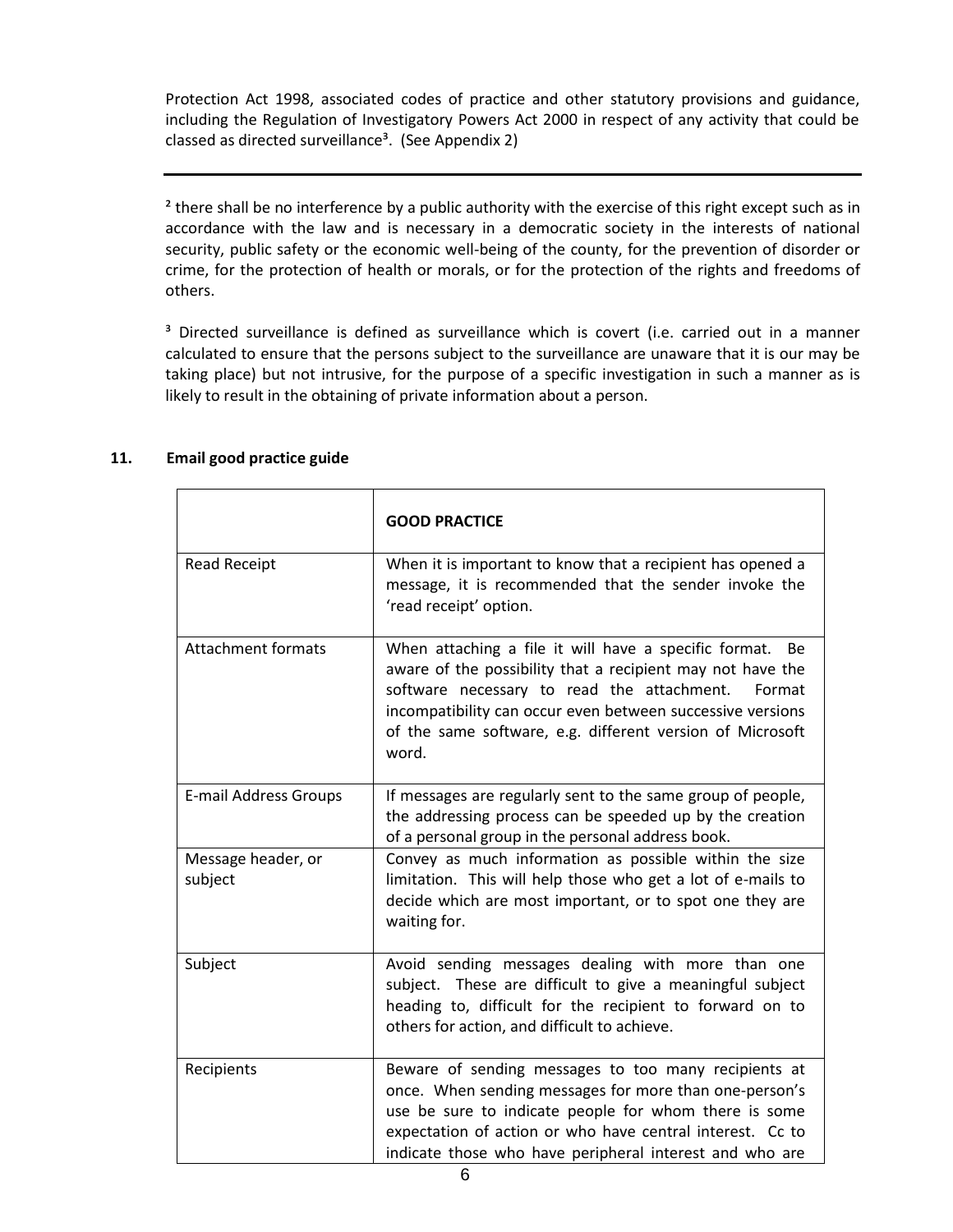|          | not expected to take action or respond unless they wish to<br>do so.                                                                                                                                                                                                                               |
|----------|----------------------------------------------------------------------------------------------------------------------------------------------------------------------------------------------------------------------------------------------------------------------------------------------------|
| Replying | When replying to a message sent to more than one person,<br>do not routinely reply to all recipients of the original<br>message. Consider who needs to read your reply, e.g. if the<br>sender is organising a meeting and asking you for<br>availability dates, you need only reply to the sender. |

|                           | <b>GOOD PRACTICE</b>                                                                                                                                                                                                                                                                                                                                                                                                                                                                                                                                                   |
|---------------------------|------------------------------------------------------------------------------------------------------------------------------------------------------------------------------------------------------------------------------------------------------------------------------------------------------------------------------------------------------------------------------------------------------------------------------------------------------------------------------------------------------------------------------------------------------------------------|
| Absent                    | If you have your own e-mail address, it is possible, for users<br>of MS Exchange or have local enhancements to MS-mail, to<br>set the 'out of office' message when you are going to be<br>away for some time, e.g. on annual leave. You won't lose<br>your messages, they will await your return, but the sender<br>will know that you're not there and can take alternative<br>action if necessary.                                                                                                                                                                   |
| <b>Evidential Record</b>  | Never forget that electronic conversations can produce an<br>evidential record<br>which<br>is<br>absent<br>in<br>a<br>telephone<br>conversation. Comments made by an employee during the<br>course of an exchange of e-mails could be used in support,<br>or in defence, of BECTT's legal position in the event of a<br>dispute.                                                                                                                                                                                                                                       |
| Legal records             | Computer generated information can now be used in<br>evidence in the courts. Conversations conducted over the<br>e-mail can result in legally binding contracts being put into<br>place.                                                                                                                                                                                                                                                                                                                                                                               |
| <b>Distribution Lists</b> | Keep personal distribution lists up-to-date and ensure you<br>remove individuals from lists that no longer apply to them.                                                                                                                                                                                                                                                                                                                                                                                                                                              |
| <b>E-Mail threads</b>     | Include the previous message when making a reply. This is<br>called a thread. Threads are a series of responses to an<br>original message. It is best that a response to a message is<br>continued by using reply accessed on the quick menu bar,<br>rather than start an entirely new message for a response.<br>Keep the thread information together. It is easier for the<br>participants to follow the chain of information already<br>exchanged. If the message gets too long the previous parts<br>can be edited while still leaving the essence of the message. |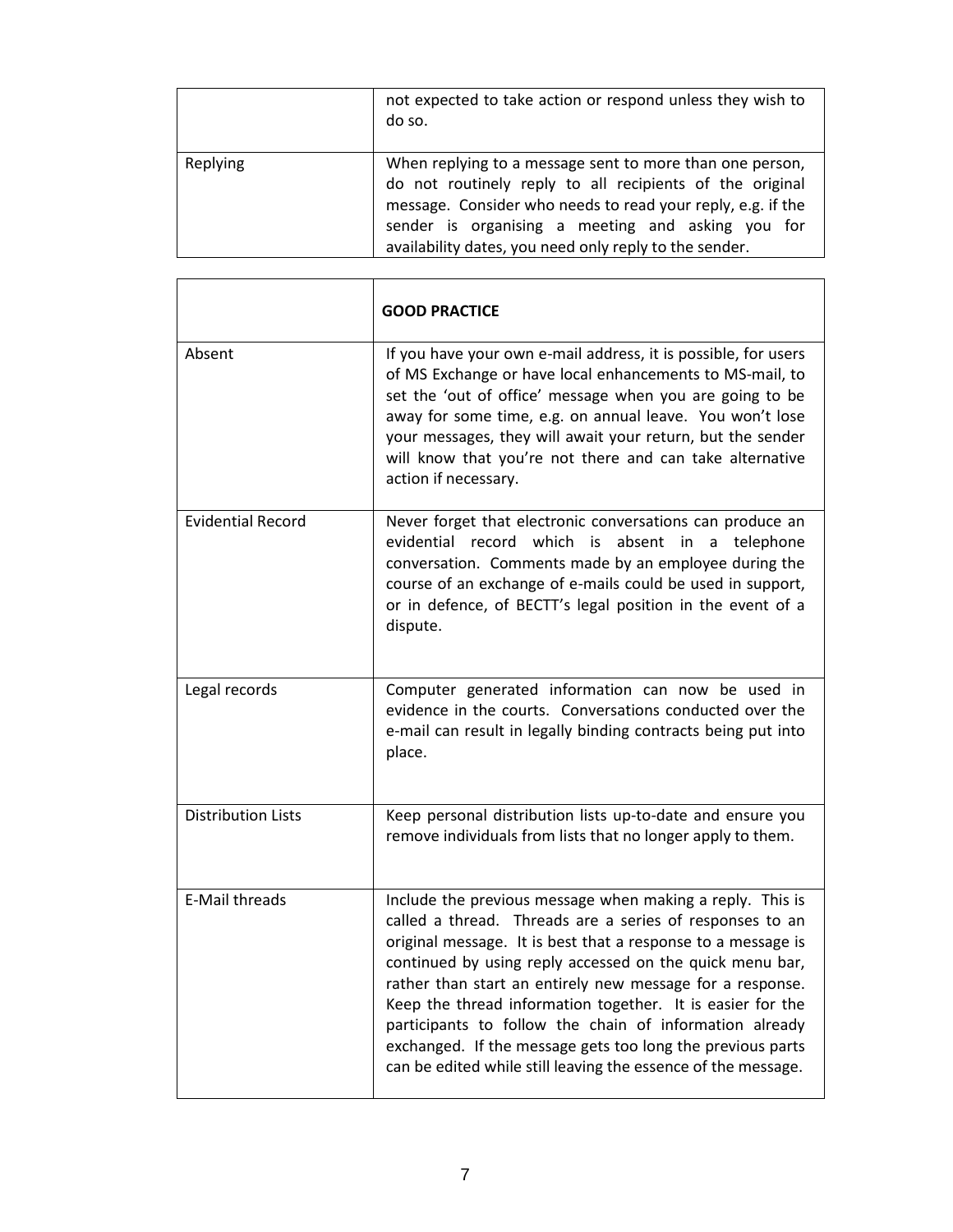|                       | <b>GOOD PRACTICE</b>                                                                                                                                                                                                                                                                                                                                                        |
|-----------------------|-----------------------------------------------------------------------------------------------------------------------------------------------------------------------------------------------------------------------------------------------------------------------------------------------------------------------------------------------------------------------------|
| Context               | E-mail in the right context, care should be taken to use e-<br>mail where appropriate. There may be occasions when a<br>telephone call would be more appropriate especially on<br>delicate matters. Beware of the use of excessive use of<br>capitals. It can be interpreted as SHOUTING so consider<br>how the style of your email may be interpreted by its<br>recipient. |
| Forwarding<br>E-mails | Consideration should be given when forwarding e-mails<br>that it may contain information that you should consult<br>with the originator before passing to someone else.                                                                                                                                                                                                     |

#### **Email good practice guide continued**

- **Double check recipients**. Always check that the recipients of e-mail messages are correct before pressing Send to avoid information being sent to the wrong person. This is one of the most common security incidents we come across!
- **Ensure information is available**. Your email system must not be used for filing business information; this information should be in a shared environment where others can refer to it if needed. If an email is about a trainee or a member of staff and it needs to be kept, it should be saved onto the trainee's or staff member's file (either in paper form, or saved directly onto your MIS).
- **Delete if not needed**. If an email does not need to be kept don't bother keeping it! Once you have replied, delete the email.
- **Practice good housekeeping.** Get into the habit of reviewing your emails regularly. It's much easier to delete them little and often, than to be faced with hundreds of emails which can be overwhelming, and you may feel you don't know where to start.
- **Set up delegates**. You should never share your password, but you are able to give delegate rights which will allow other people (we suggest at least 2) to access to your email inbox during any absence. File private emails in a subfolder to ensure they remain private.
- **Manage distribution lists**. If you are the owner of a distribution list or group mailbox, you must ensure you annually review the recipients/members to ensure changes are taken into account.
- **Be wary of Phishing**! If you suspect that there is a virus in an email, you must immediately delete it as a precautionary measure without forwarding the email on to anybody else.
- **Beware auto-forward**. Do not set up an auto-forward rule which re-directs all your emails from your school account to a non-school account. School emails should not be sent to a personal email account.
- **Do not put personal names in the subject line of emails**. If you receive an email containing personal information in the subject line, you must remove it before forwarding/replying
- **Think twice before hitting "reply all"**. Does everyone on the list needs to receive your reply?
- **Add the email address last**. It's so easy to accidentally send an email before you've finished writing it, so only add the email address once you've checked it through and are ready to send.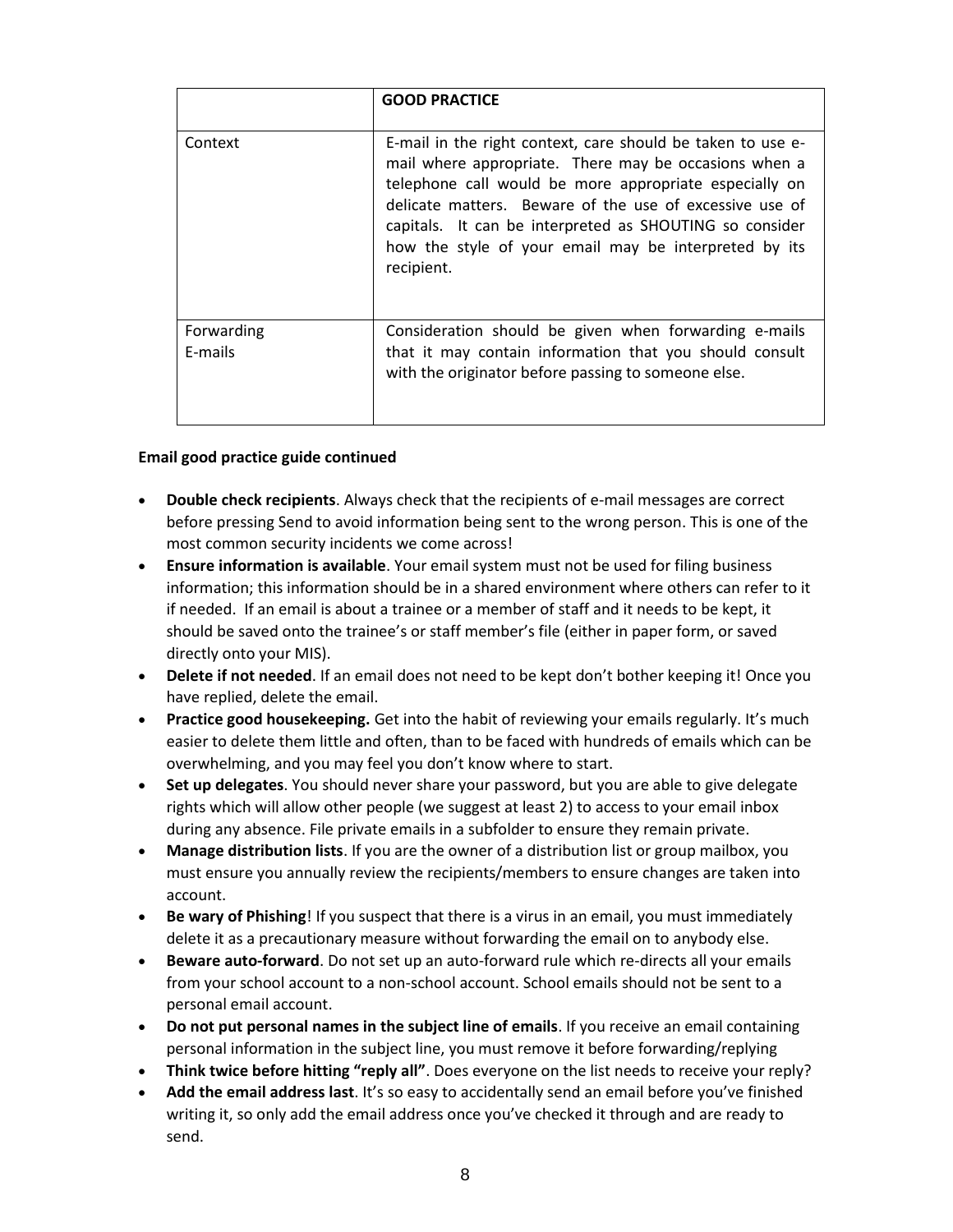- **Proofread every message**. Don't just rely on spell-check if you accidentally write that something contains some "useless information" instead of "useful information", spell-check wouldn't pick that up! Read and re-read before sending your email.
- **Remain professional.** Remember, anyone has the right to request a copy of anything you have recorded about them, and this includes emails. If you have written "if you think Adam is bad, you should meet his mother!" and Mrs Jones subsequently requests a copy of all emails written about herself or her son, that email will have to be released.

#### **12. Legislative framework**

#### **The Human Rights Act 1998**

This provides for the concept of privacy giving a 'right to respect for private and family life, home and correspondence'. The provision is directly enforceable against public sector employers, and all courts must now interpret existing legislation in relation to the Human Rights Act. Halford v UK 1997 suggests that employees have a reasonable expectation of privacy in the workplace, and employers are recommended to provide workers with some means of making personal communications which are not subject to monitoring, for instance a staff telephone line or a system of sending private e-mails which will not be monitored.

Covert monitoring is likely to be unlawful unless undertaken for specific reasons as set out in the Regulation of Investigatory Powers Act 2000 and the Telecommunications (Lawful Business Practice) (Interception of Communications) Regulations 2000 (see below). Employers should make sure workers know of any monitoring or recording of correspondence (which includes e-mails, use of Internet, telephone calls, faxes and so on).

#### **Regulation of Investigatory Powers Act 2000**

This Act covers the extent to which organisations can monitor or record communications at the point at which they enter or are being sent within the employer's or providers telecommunications system and applies to public and private communication networks. If gives the sender or recipient of a communication the right of action for damages against the employer or provider for the unlawful interception of communications.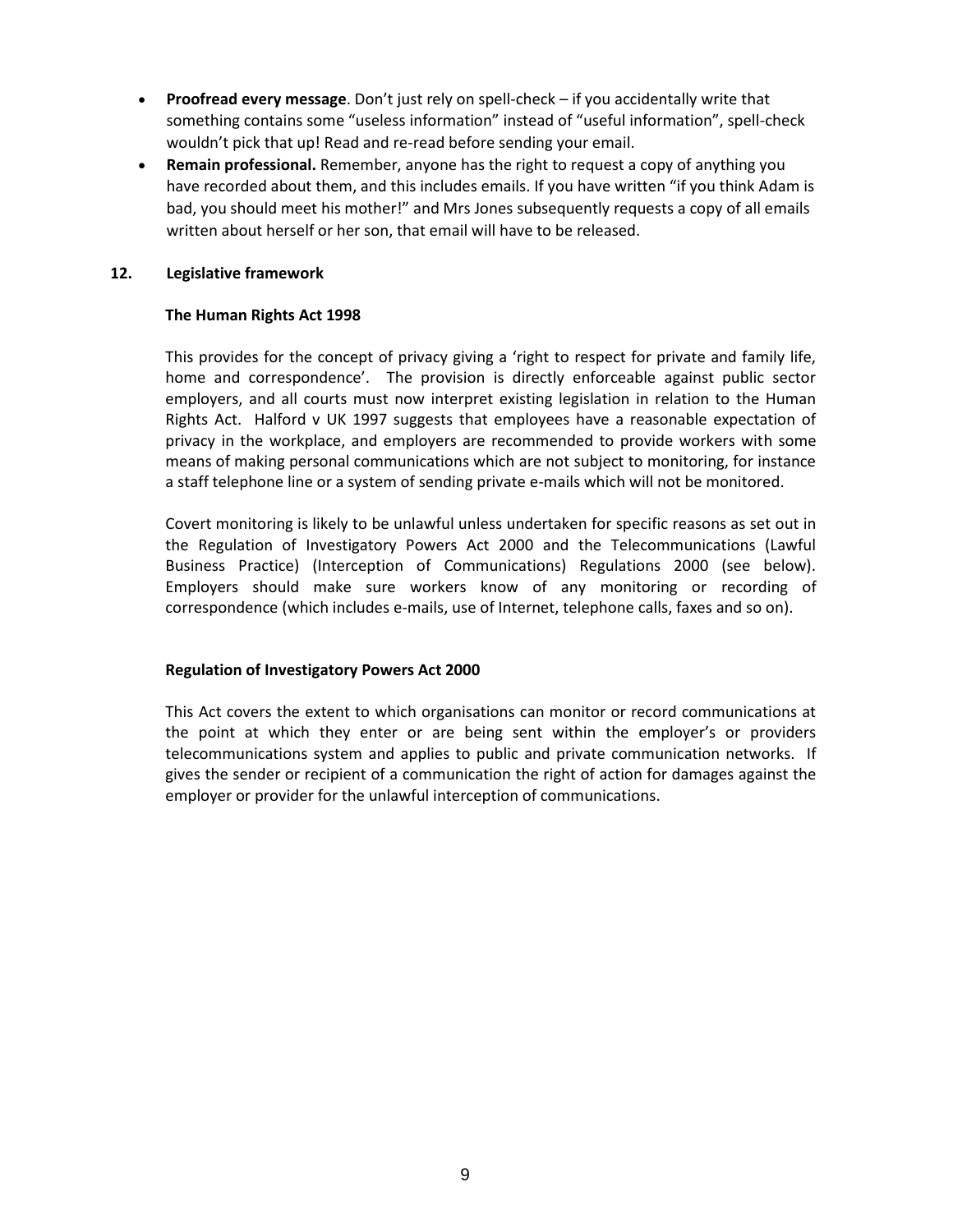There are two areas where monitoring is not unlawful. These are:

- Where the employer reasonably believes that the sender and intended recipient have consented to the interception
- Without consent, the employer may monitor in the following circumstances, as set out in the Telecommunications (Lawful Business Practice) (Interception of Communications) Regulations 2000. these include:
	- To ensure compliance with regulatory practices e.g. Financial Services Authority requirements
	- To ensure standards of service are maintained, e.g. inc all centres
	- To prevent or detect crime
	- To protect the communications system this includes unauthorised use and potential viruses
	- To determine the relevance of the communication to the employer's business i.e. picking up relevant messages when someone is away from work.

However, the employer is expected to make all reasonable efforts to ensure system users know that communications may be intercepted, and any such monitoring must also comply with the provisions of the Data Protection Act 1998 (see below), and in particular the Data Protection principles on fair processing.

# **EU General Data Protection Regulations (GDPR)**

We are committed to protecting the privacy of anyone whose personal data we hold.

As an organisation we have to comply with data protection legislation. From Friday 25 May 2018, the Data Protection Act 1998 will be superseded by the EU General Data Protection Regulations (GDPR) and the UK Data Protection Act 2018 and other supporting data protection legislation (e.g. Privacy Electronic Communications Regulations (PECR)).

Data protection legislation places obligations on us to protect your personal information. We have to make sure we process personal data in line with data protection principles and ensure that your rights as Individuals (Data Subjects) are met.

We have produced a GDPR policy and this will be handed to every trainee at the start of the course, who need to sign confirming it has been read and understood.

#### **Data Protection Act**

The Information Commissioner – responsible for enforcement of the Data Protection Act – published four codes of practice to help employers comply with the provisions of the Data Protection Act. These codes clarify the Act in relation to processing of individual data, and the basis for monitoring and retention of email communications.

The code of practice *Monitoring at work: an employer's guide* states that any monitoring of Emails should only be undertaken where:

The advantage to the business outweighs the intrusion into the workers' affairs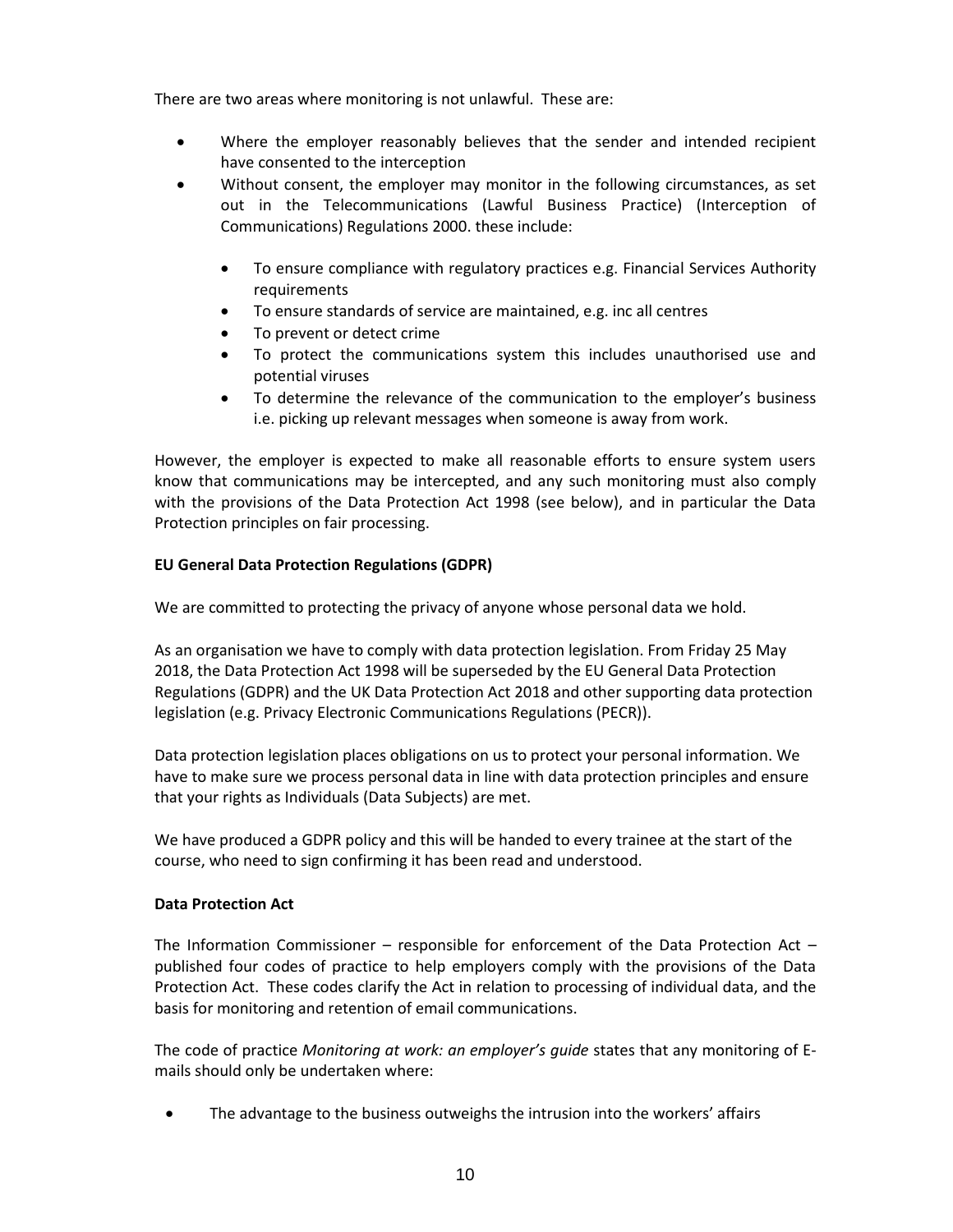- Employers carry out an impact assessment of the risk they are trying to avert workers are told they are being monitored
- Information discovered through monitoring is only used for the purpose for which the monitoring was carried out
- The information discovered is kept secure
- Employers are careful when monitoring personal communications such as e-mails which are clearly personal
- Employers only undertake covert monitoring in the rarest circumstances where it is used for the prevention or detection of crime.

# **Telecommunications (Lawful Business Practise) (Interception of Communications) Regulations 2000**

This Act empowered the Secretary of State to make regulations, which allow businesses to intercept communications in the course of lawful business practice and in specific circumstances without the express consent of either the sender or the recipient. Under the Regulations, businesses are required to make all reasonable efforts to inform users of their own systems that such interceptions might take place.

#### **Contract Law**

It is just as possible to make a legally binding contract via e-mail as it is by letter or orally. Workers need to be aware of the danger of inadvertently making contracts on behalf of their employer, or varying the terms of any existing contract.

#### **Copyright Law**

The Copyright, Designs and Patents Act 1988 (as amended) gives the same protection to digital and electronic publications as it does to printed books and other forms of publication. Many websites carry warnings that the information given is copyright and should not be downloaded without agreement from the copyright holder. Similarly copyright exists over software, which should not be downloaded without license.

#### **Obscene Publications Act 1959, Protection of Children Act 1988, Criminal Justice Act 1988**

These Acts are concerned with material that might be criminal, cause harm to young persons or be otherwise unlawful. In the workplace the downloading of certain images from the Internet might subject a worker to charges of criminal behaviour.

#### **Computer Misuse Act 1990**

This Act is mainly concerned with the problems of 'hacking' into computer systems.

#### **Lawful Business Practice Regulations (LBP)**

The LBP Regulations authorise employers to monitor or record communications without consent for a number of purposes, including the following:

• To establish the existence of facts relevant to the business.